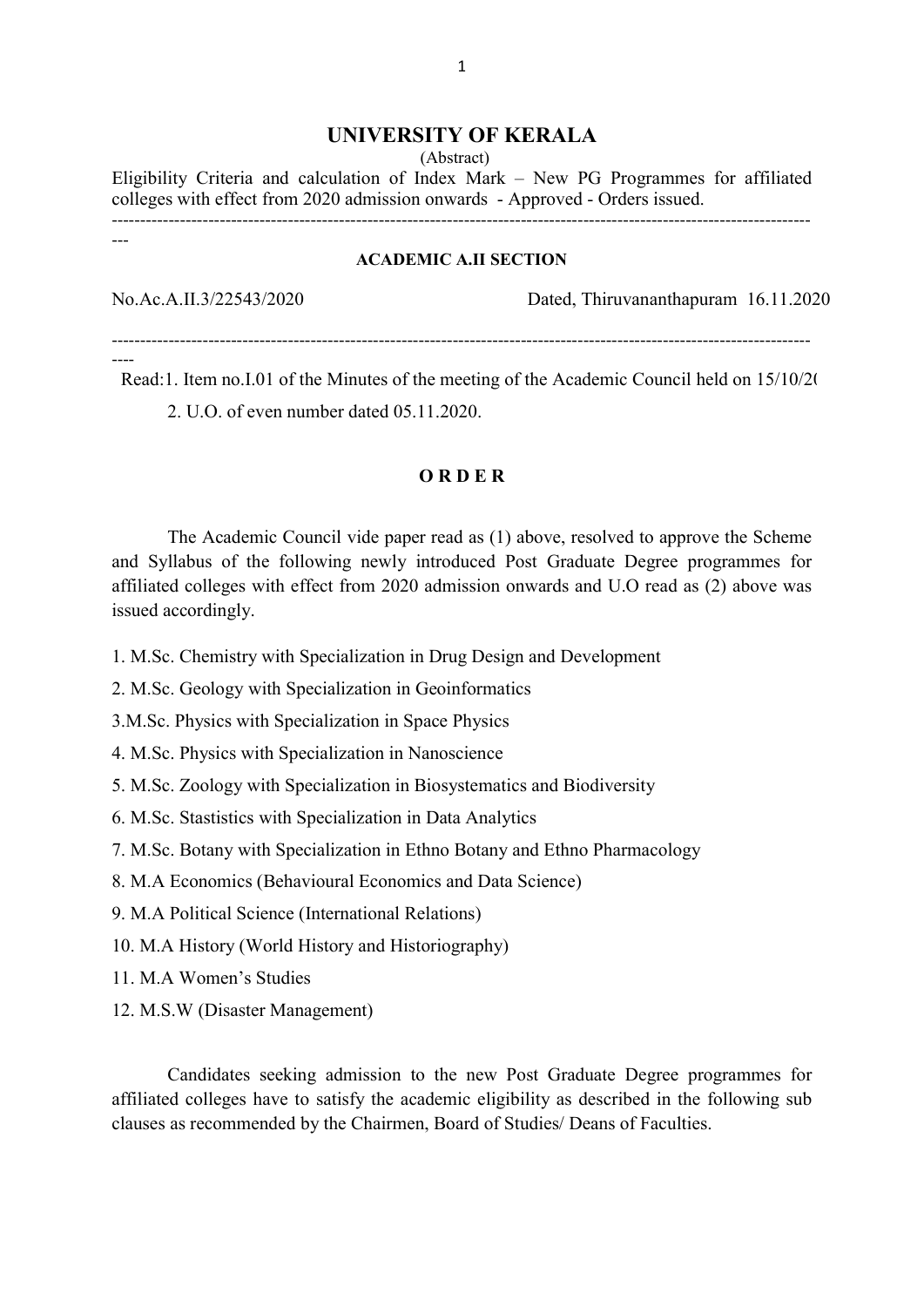|    | <b>Graduates who have passed</b><br>qualifying examination in<br><b>CBCS Pattern -2013</b><br>admissions onwards                                                                                                                                                                                                                                                            | <b>Graduates who have passed</b><br>qualifying examination in<br><b>CBCS Pattern-Prior to</b><br>2013<br>admissions                                                                                                                                                                                                                                                             | <b>Graduates who have passed</b><br>qualifying examination in<br><b>Annual scheme/ Other</b><br>pattern                                                                                                                                                                                                                                                                                                                                                                                                                                           |
|----|-----------------------------------------------------------------------------------------------------------------------------------------------------------------------------------------------------------------------------------------------------------------------------------------------------------------------------------------------------------------------------|---------------------------------------------------------------------------------------------------------------------------------------------------------------------------------------------------------------------------------------------------------------------------------------------------------------------------------------------------------------------------------|---------------------------------------------------------------------------------------------------------------------------------------------------------------------------------------------------------------------------------------------------------------------------------------------------------------------------------------------------------------------------------------------------------------------------------------------------------------------------------------------------------------------------------------------------|
|    |                                                                                                                                                                                                                                                                                                                                                                             | <b>MA Courses</b>                                                                                                                                                                                                                                                                                                                                                               |                                                                                                                                                                                                                                                                                                                                                                                                                                                                                                                                                   |
| 1. | <b>MA Economics</b><br><b>(Behavioural Economics</b><br>and Data Science)                                                                                                                                                                                                                                                                                                   | <b>MA Economics</b><br><b>(Behavioural Economics</b><br>and Data Science)                                                                                                                                                                                                                                                                                                       | <b>MA Economics</b><br><b>(Behavioural Economics)</b><br>and Data Science)                                                                                                                                                                                                                                                                                                                                                                                                                                                                        |
|    | Commerce<br>Science,<br>studied<br>Core<br>respective provided<br>by<br>provided<br>percentage as weightage                                                                                                                                                                                                                                                                 | Graduates in Social Sciences, Graduates in Social Sciences, Graduation<br>and Science, Commerce<br>Course studied<br>Core<br>(Economics) converted to $ $ (Economics) converted to weightage<br>percentage (by the formula percentage (by the formula graduates<br>by<br>respective<br>Universities) will be added to Universities) will be added to<br>percentage as weightage | Social<br>in<br>and Sciences, Science, Commerce<br>than 4.5 CCPA (S)*out of 10. than 1.8 CGPA (S)*out of 4. than 45% marks in Part III<br>Fifteen percent of CCPA Fifteen percent of CCPA optional subjects. 15 percent<br>secured by students who have secured by students who have of total marks secured in<br>Course B.A. Economics be added as<br>to<br>Economics                                                                                                                                                                            |
| 2. | MA History (World History MA<br>and Historiography)<br>Graduation in any subject in<br>the<br>Faculty<br>Language and Literature as Faculty of<br>the Core Course securing not Arts with English Language<br>less than $4.5 \text{ CCPA}(S)^*$ out and Literature as the Core<br>of 10.<br>Calculation of Index Mark is<br>the<br>same<br>in<br>as<br>programme of History. | <b>History</b><br><b>History</b><br><b>Historiography</b> )<br>Course securing not less than<br>1.8 CGPA $(S)$ * out of 4.<br>PG Calculation of Index Mark is<br>the<br>PG<br>in<br>same<br>as<br>programme of History.                                                                                                                                                         | (World MA History (World History<br>and and Historiography)<br>Graduation in any subject in<br>of Social Graduation in any subject in the Faculty of Social Sciences<br>Sciences or Graduation in the the Faculty of Social or graduation in the Faculty of<br>Faculty of Arts with English Sciences or Graduation in the Arts with English Language<br>and Literature as the main<br>subject securing not less than<br>45% marks in Part III optional<br>subjects.<br>Calculation of Index Mark is<br>same as in the PG programme<br>of History. |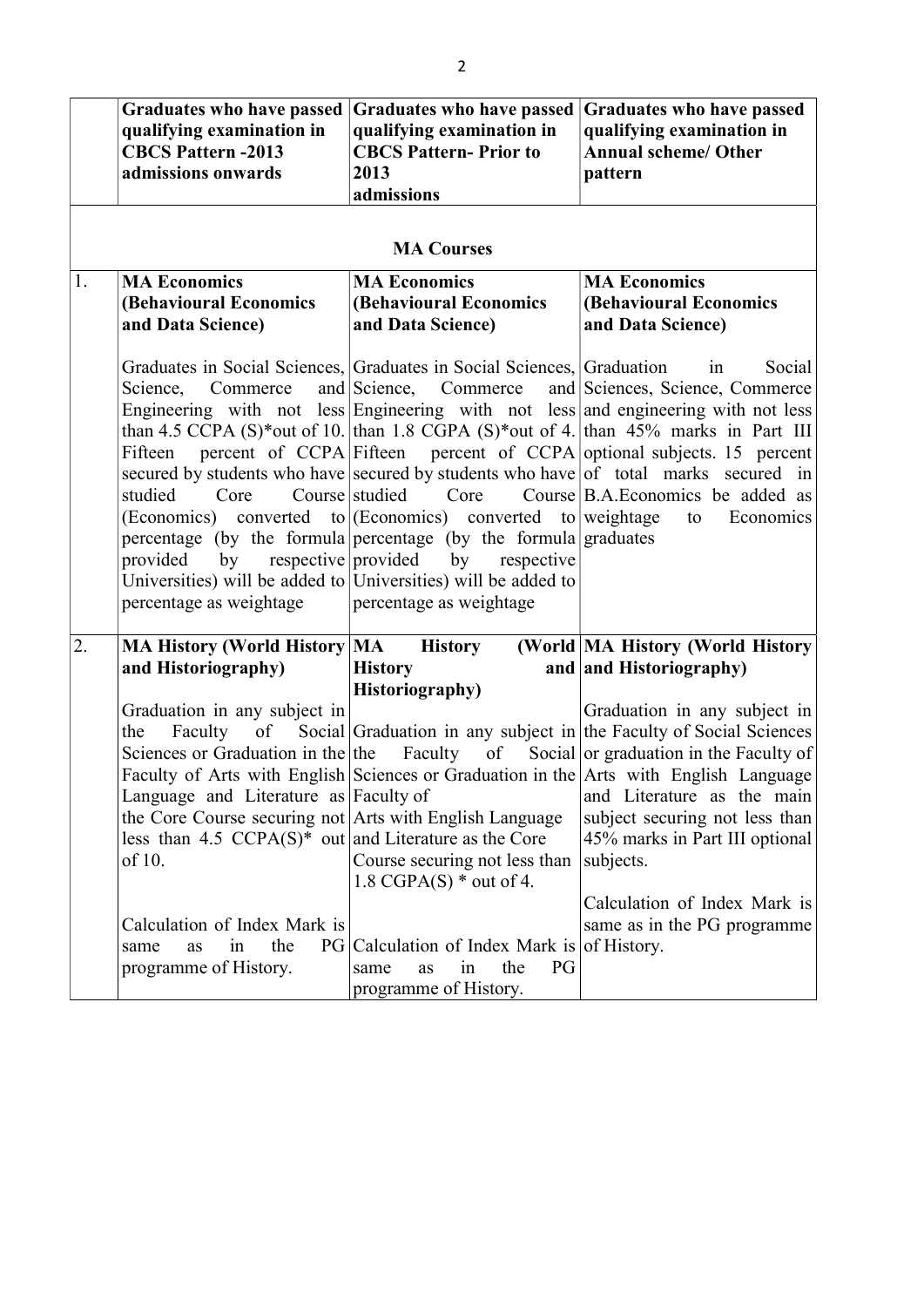| $\overline{3}$ .    | Science MA<br>MA<br>Political                                                                                                                                                                                                                                                                                                                        | Science MA<br><b>Political</b>                                                                                                                                         | <b>Political</b><br><b>Science</b>                                                                                                                                                                                                                                                                                                                                                                                                                                                                                                                                                                  |  |  |  |  |  |
|---------------------|------------------------------------------------------------------------------------------------------------------------------------------------------------------------------------------------------------------------------------------------------------------------------------------------------------------------------------------------------|------------------------------------------------------------------------------------------------------------------------------------------------------------------------|-----------------------------------------------------------------------------------------------------------------------------------------------------------------------------------------------------------------------------------------------------------------------------------------------------------------------------------------------------------------------------------------------------------------------------------------------------------------------------------------------------------------------------------------------------------------------------------------------------|--|--|--|--|--|
|                     | (International Relations)                                                                                                                                                                                                                                                                                                                            | (International Relations)                                                                                                                                              | (International Relations)                                                                                                                                                                                                                                                                                                                                                                                                                                                                                                                                                                           |  |  |  |  |  |
|                     |                                                                                                                                                                                                                                                                                                                                                      |                                                                                                                                                                        |                                                                                                                                                                                                                                                                                                                                                                                                                                                                                                                                                                                                     |  |  |  |  |  |
|                     | with not less than $4.5$ with<br>Science<br>graduates   of<br>and<br>admitted should not exceed Engineering and Science<br>$10\%$ of the total seats. A graduates admitted<br>weightage of $100$ marks be not<br>have studied Political Science A weightage of 100 marks be<br>as Core Course.<br>U.O. No.Ac. AII/3/59/2018 have<br>dated 29.06.2018 | should<br>given to the candidates who exceed 10% of the total seats.<br>given to the candidates who<br>studied<br>Science as Core Course.<br>U.O. No.Ac. AII/3/59/2018 | Graduates in any subjects Graduates in any subjects Graduates in any subjects<br>with not less than 45% marks<br>$CCPA(S)$ out of 10. But the not less than 1.8 $CGPA(S)$ in Part III Optional Main<br>proportion of Engineering out of 4. But the proportion subject concerned (including<br>subsidiaries).<br>But<br>the<br>proportion of Engineering and<br>Science<br>graduates admitted should not<br>exceed 10% of the total seats.<br>A weightage of 100 marks be<br>given to the candidates who<br>Political have studied Political Science<br>as Core Course.<br>U.O. No.Ac. AII/3/59/2018 |  |  |  |  |  |
|                     | Calculation of Index Mark is<br>PG<br>the<br>in<br>same<br>as                                                                                                                                                                                                                                                                                        | dated 29.06.2018                                                                                                                                                       | dated 29.06.2018<br>Calculation of Index Mark is                                                                                                                                                                                                                                                                                                                                                                                                                                                                                                                                                    |  |  |  |  |  |
|                     | Political<br>of<br>programme<br>Science.                                                                                                                                                                                                                                                                                                             | Calculation of Index Mark is<br>PG<br>the<br>in<br>same<br>as<br>of<br>Political<br>programme<br>Science.                                                              | same as in the PG programme<br>of Political Science.                                                                                                                                                                                                                                                                                                                                                                                                                                                                                                                                                |  |  |  |  |  |
| $\overline{4}$ .    | <b>MA Women's Studies</b>                                                                                                                                                                                                                                                                                                                            | <b>MA Women's Studies</b>                                                                                                                                              | <b>MA Women's Studies</b>                                                                                                                                                                                                                                                                                                                                                                                                                                                                                                                                                                           |  |  |  |  |  |
|                     | of<br>irrespective<br>of<br>$CCPA(S)^*$<br>out<br><b>Studies</b>                                                                                                                                                                                                                                                                                     | Faculty irrespective of<br>$10.$ CGPA(S)*<br>out<br>of<br>Studies                                                                                                      | Graduation in any subject Graduation in any subject Graduation in any subject<br>Faculty irrespective<br>of<br>Faculty<br>securing not less than $4.5$ securing not less than $1.8$ securing not less than $45\%$<br>4. marks in Part III optional<br>Preference for B.A Women's Preference for B.A Women's subjects. Preference for B.A<br>Women's Studies                                                                                                                                                                                                                                         |  |  |  |  |  |
|                     |                                                                                                                                                                                                                                                                                                                                                      |                                                                                                                                                                        | Subject to the general principles and University Rules regarding minimum marks/Grades,                                                                                                                                                                                                                                                                                                                                                                                                                                                                                                              |  |  |  |  |  |
|                     |                                                                                                                                                                                                                                                                                                                                                      |                                                                                                                                                                        | the candidates will be ranked on the basis of the CGPA(S)/CCPA(S) obtained and the same<br>will be converted into marks for the purpose of indexing/ranking. A weightage of 10 marks<br>will be given (after normalization) to those who have studied Women's Studies as Core                                                                                                                                                                                                                                                                                                                       |  |  |  |  |  |
|                     | Course/ one of the courses in Double Main Programme and those who have studied the<br>subject as Complementary Course.                                                                                                                                                                                                                               |                                                                                                                                                                        |                                                                                                                                                                                                                                                                                                                                                                                                                                                                                                                                                                                                     |  |  |  |  |  |
| <b>M.Sc Courses</b> |                                                                                                                                                                                                                                                                                                                                                      |                                                                                                                                                                        |                                                                                                                                                                                                                                                                                                                                                                                                                                                                                                                                                                                                     |  |  |  |  |  |
|                     |                                                                                                                                                                                                                                                                                                                                                      |                                                                                                                                                                        |                                                                                                                                                                                                                                                                                                                                                                                                                                                                                                                                                                                                     |  |  |  |  |  |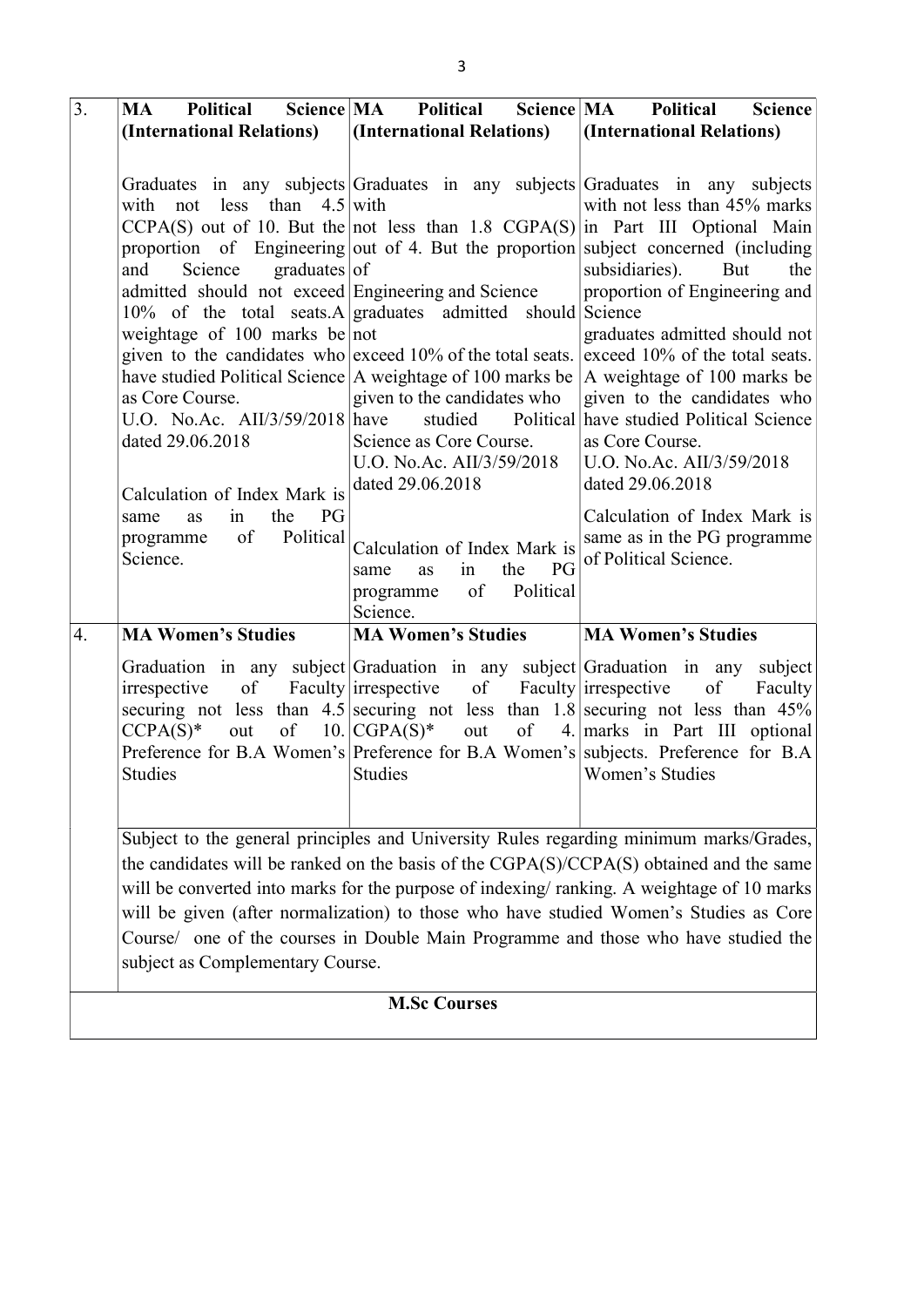| 1. | M.Sc Botany with M.Sc Botany with M.Sc Botany                                                                                                                                                                                                                                                                                                                                                                        |                                                                                                                                                                                                            |      | with                                                                                                                                                                                                                                                                                                                                                                                                                                                                                                                                                                                                                                                                                                                                                                                                                                                                                                                                                                                                                                                                                                                                                                                                                                                                                                                                                                                                                                                                         |
|----|----------------------------------------------------------------------------------------------------------------------------------------------------------------------------------------------------------------------------------------------------------------------------------------------------------------------------------------------------------------------------------------------------------------------|------------------------------------------------------------------------------------------------------------------------------------------------------------------------------------------------------------|------|------------------------------------------------------------------------------------------------------------------------------------------------------------------------------------------------------------------------------------------------------------------------------------------------------------------------------------------------------------------------------------------------------------------------------------------------------------------------------------------------------------------------------------------------------------------------------------------------------------------------------------------------------------------------------------------------------------------------------------------------------------------------------------------------------------------------------------------------------------------------------------------------------------------------------------------------------------------------------------------------------------------------------------------------------------------------------------------------------------------------------------------------------------------------------------------------------------------------------------------------------------------------------------------------------------------------------------------------------------------------------------------------------------------------------------------------------------------------------|
|    | Specialization in Ethno Specialization in Ethno Specialization in                                                                                                                                                                                                                                                                                                                                                    |                                                                                                                                                                                                            |      | Ethno                                                                                                                                                                                                                                                                                                                                                                                                                                                                                                                                                                                                                                                                                                                                                                                                                                                                                                                                                                                                                                                                                                                                                                                                                                                                                                                                                                                                                                                                        |
|    | Botany and Ethno Botany and Ethno Botany and                                                                                                                                                                                                                                                                                                                                                                         |                                                                                                                                                                                                            |      | <b>Ethno</b>                                                                                                                                                                                                                                                                                                                                                                                                                                                                                                                                                                                                                                                                                                                                                                                                                                                                                                                                                                                                                                                                                                                                                                                                                                                                                                                                                                                                                                                                 |
|    | Pharmacology                                                                                                                                                                                                                                                                                                                                                                                                         | Pharmacology                                                                                                                                                                                               |      | Pharmacology                                                                                                                                                                                                                                                                                                                                                                                                                                                                                                                                                                                                                                                                                                                                                                                                                                                                                                                                                                                                                                                                                                                                                                                                                                                                                                                                                                                                                                                                 |
|    |                                                                                                                                                                                                                                                                                                                                                                                                                      |                                                                                                                                                                                                            |      |                                                                                                                                                                                                                                                                                                                                                                                                                                                                                                                                                                                                                                                                                                                                                                                                                                                                                                                                                                                                                                                                                                                                                                                                                                                                                                                                                                                                                                                                              |
|    | Clinical Nutrition<br>Dietetics (Vocational) (If Dietetics (Vocational) (If Nutrition<br>Course)/B.<br>Botany<br>B.Sc.<br>Botany<br>and<br>subject combinations Zoology/Botany are<br>the                                                                                                                                                                                                                            | and $B.Sc$ .<br><b>Botany</b>                                                                                                                                                                              |      | B.Sc. with Botany as Core B.Sc. with Botany as Core B.Sc. with Botany as optional<br>Course with not less than $5.5$ Course with not less than $2.2$ Main subject under Part III<br>$CCPA(S)^*$ out of 10. B.Sc. $ CGPA(S)^*$ out of 4. B.Sc. with not less than 55% marks<br>and Clinical Nutrition and for that part / B.Sc. Clinical<br>and Dietetics<br>Botany is one of the Core Botany is one of the Core (Vocational) (If Botany is one<br>Industrial $\text{Course}/\text{B}.\text{Sc.}$ Industrial of the main subjects $\text{B}.\text{Sc.}$<br>Microbiology (Vocational) Microbiology (Vocational) Industrial Microbiology<br>(If Botany is one of the Core $($ If Botany is one of the Core $($ Vocational $)$ (If Botany is one<br>Course)/B.Sc. Biotechnology Course)/B.Sc. Biotechnology of the main subjects)/ B.Sc.<br>(Vocational) (If Botany is (Vocational) (If Botany is Biotechnology (Vocational)<br>one of the Core Course)/ $ one$ of the Core Course)/ $ $ (If Botany is one of the main<br>and subjects)/ B.Sc. Botany and<br>Biotechnology (Career Biotechnology (Career Biotechnology (restructured).<br>related/restructured). B.Sc. related/restructured). B.Sc. B.Sc. Vocational course with<br>Ayurvedic Vocational course with the the subject combinations<br>Pharmacy (Double main), subject combinations Biotechnology, Chemistry,<br>B.Sc. Vocational course with Biotechnology, Chemistry, Zoology/ Botany are also<br>also eligible. |
|    | Biotechnology, Chemistry, eligible<br>Zoology/Botany are<br>also<br>eligible.<br><b>Ranking:</b>                                                                                                                                                                                                                                                                                                                     | <b>Ranking:</b>                                                                                                                                                                                            |      | <b>Ranking:</b>                                                                                                                                                                                                                                                                                                                                                                                                                                                                                                                                                                                                                                                                                                                                                                                                                                                                                                                                                                                                                                                                                                                                                                                                                                                                                                                                                                                                                                                              |
|    | The candidates will be ranked The candidates<br>plus the CCPA of the core ie, the core ie $A = \{ (CGPA(S) \times$<br>$A = \{ (CCPA(S)^* \times Total   Total) 1 \}$ Credits + (CGPA of<br>$Credits)$ + $(CCPA)$<br>Concerned Core Course<br>Credit of Concerned Core<br>Course)}/ (Total Credits +<br>Credit of concerned Core<br>Course) $B=A*10$ (*symbol<br>for multiplication) B is then<br>normalized to 1000. | of Concerned Core Course x<br>x Credit of Concerned Core<br>Course) $}/$ (Total Credits +<br>Credit of concerned Core<br>Course) $B=A*25$ (*symbol<br>for multiplication) B is then<br>normalized to 1000. | will | be The candidates will be ranked<br>on the basis of total marks<br>on the basis of the CCPA(S) ranked on the basis of the $ \text{con the basis of total marks} $<br>ranked on the basis of the basis of total marks cGPA of the cGPA of the cGPA of the cGPA of the cGPA of the cGPA of the cGPA of the cGPA of the cGPA of t<br>subjects plus the<br>marks<br>obtained in the Optional Main<br>subject. {Part III Total Marks<br>(Out of $1000$ ) + Marks<br>obtained in concerned Main<br>(Out of $600$ ) / $1600$ } * $1000$<br>in the case of candidates who<br>have qualified under three<br>main systems, the<br>marks<br>obtained in the three main<br>plus the marks obtained in the<br>main concerned will be used<br>for ranking.                                                                                                                                                                                                                                                                                                                                                                                                                                                                                                                                                                                                                                                                                                                                 |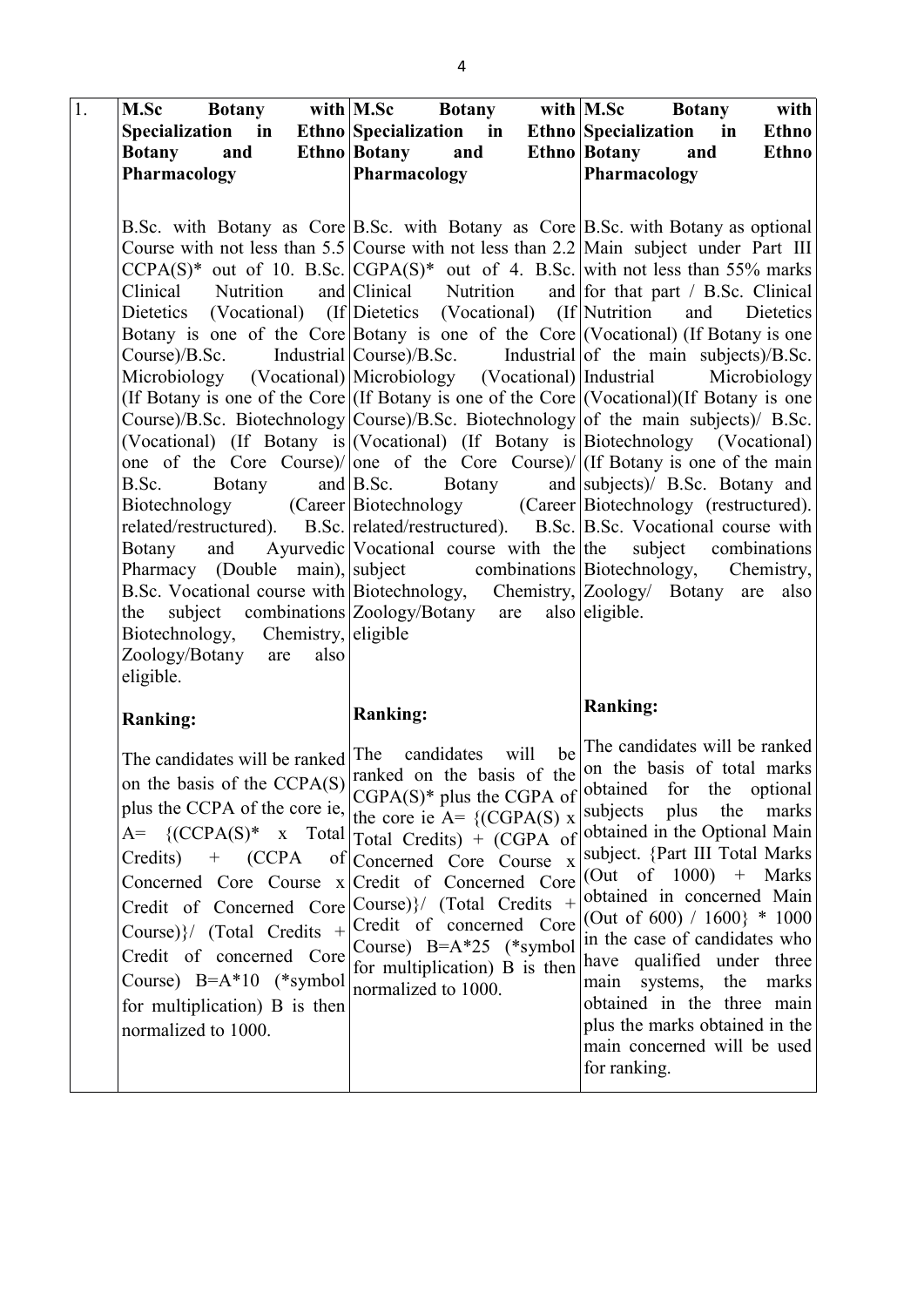| $\overline{2}$ . |                                                                                           | M.Sc Chemistry with M.Sc Chemistry with M.Sc Chemistry                            | with                                                                                                      |  |  |
|------------------|-------------------------------------------------------------------------------------------|-----------------------------------------------------------------------------------|-----------------------------------------------------------------------------------------------------------|--|--|
|                  | Specialization                                                                            | in Drug Specialization in Drug Specialization                                     | <b>Drug</b><br>in                                                                                         |  |  |
|                  | <b>Design and Development</b>                                                             | <b>Design and Development</b>                                                     | <b>Design and Development</b>                                                                             |  |  |
|                  |                                                                                           |                                                                                   |                                                                                                           |  |  |
|                  | B.Sc. with Chemistry or $ B.Sc.$ with Chemistry or                                        |                                                                                   | B.Sc. with Chemistry or                                                                                   |  |  |
|                  | Polymer Chemistry as Core Polymer Chemistry as Core                                       |                                                                                   | Chemistry<br>Polymer<br>as                                                                                |  |  |
|                  |                                                                                           |                                                                                   | Course and Mathematics as Course and Mathematics as optional Main subject and                             |  |  |
|                  |                                                                                           |                                                                                   | one of the Complementary one of the Complementary Mathematics as one of the                               |  |  |
|                  |                                                                                           |                                                                                   | Course securing not less than Courses securing not less subsidiary subjects under Part                    |  |  |
|                  |                                                                                           |                                                                                   | 5.5 CCPA(S) <sup>*</sup> out of 10 than 2.2 CGPA(S) <sup>*</sup> out of 4/ III securing not less than 55% |  |  |
|                  | /B.Sc. Industrial Chemistry                                                               | B.Sc.                                                                             | marks for that part/ B.Sc.                                                                                |  |  |
|                  |                                                                                           | (Vocational) /B.Sc.Chemistry   Industrial Chemistry   Industrial                  | Chemistry                                                                                                 |  |  |
|                  | and                                                                                       |                                                                                   | Industrial Chemistry (Vocational)/B.Sc. Chemistry (Vocational)/ B.Sc. Chemistry                           |  |  |
|                  |                                                                                           | (Career related/ Restructured) and Industrial Chemistry and Industrial Chemistry  |                                                                                                           |  |  |
|                  |                                                                                           | (Career related/Restructured)  (Restructured)                                     |                                                                                                           |  |  |
|                  | Calculation of Index Mark                                                                 |                                                                                   |                                                                                                           |  |  |
|                  |                                                                                           |                                                                                   | for admission is as in par Calculation of Index Mark Calculation of Index Mark for                        |  |  |
|                  |                                                                                           | with regular MSc Chemistry. regular MSc Chemistry.                                | with regular MSc Chemistry. for admission is as in par admission is as in par with                        |  |  |
|                  |                                                                                           |                                                                                   |                                                                                                           |  |  |
| 3.               | M.Sc<br>Geology                                                                           | with $M.Sc$<br>Geology                                                            | with M.Sc<br>with<br>Geology                                                                              |  |  |
|                  | Specialization                                                                            | in Specialization                                                                 | in Specialization<br>in                                                                                   |  |  |
|                  | <b>Geoinformatics</b>                                                                     | <b>Geoinformatics</b>                                                             | <b>Geoinformatics</b>                                                                                     |  |  |
|                  |                                                                                           |                                                                                   |                                                                                                           |  |  |
|                  |                                                                                           |                                                                                   |                                                                                                           |  |  |
|                  | B.Sc. with Geology as Core<br>Course securing not less than Course securing not less than | B.Sc. with Geology as Core                                                        | with<br>Geology<br>B.Sc.<br>as<br>Optional main subject under                                             |  |  |
|                  | 5.5 CCPA(S) * out of 10. $[2.2 \text{ CGPA(S)}^*$ out of 4.                               |                                                                                   | Part III securing not less than                                                                           |  |  |
|                  | BSc Geology and Digital                                                                   |                                                                                   | 55% marks for that part.                                                                                  |  |  |
|                  | Surveying (Dual<br>Main)                                                                  |                                                                                   |                                                                                                           |  |  |
|                  | securing not less than 5.5                                                                |                                                                                   |                                                                                                           |  |  |
|                  | $CCPA(S) * out of 10.$                                                                    |                                                                                   |                                                                                                           |  |  |
|                  |                                                                                           |                                                                                   | Existing ranking criteria for Existing ranking criteria for                                               |  |  |
|                  |                                                                                           | Existing ranking criteria for PG programme be followed. PG programme be followed. |                                                                                                           |  |  |
|                  | PG programme be followed.                                                                 |                                                                                   |                                                                                                           |  |  |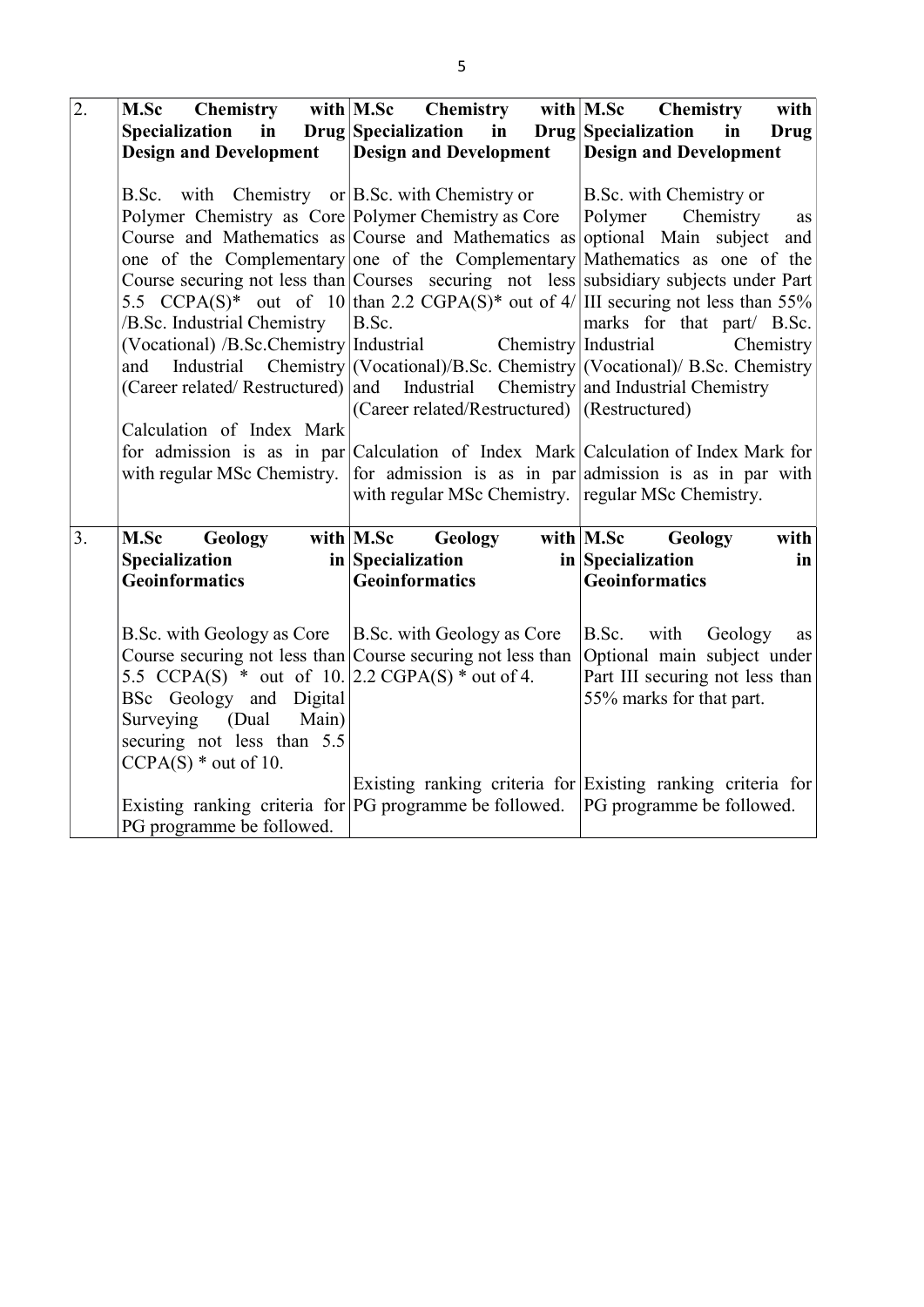| $\overline{4}$ . | M.Sc Physics                                                     | with $M.Sc$ Physics                                                                       | with $M.Sc$ Physics<br>with                                                                                                                                               |
|------------------|------------------------------------------------------------------|-------------------------------------------------------------------------------------------|---------------------------------------------------------------------------------------------------------------------------------------------------------------------------|
|                  | <b>Specialization</b>                                            | in Specialization                                                                         | $\frac{1}{2}$ in Specialization<br>in                                                                                                                                     |
|                  | Nanoscience                                                      | <b>Nanoscience</b>                                                                        | Nanoscience                                                                                                                                                               |
|                  |                                                                  |                                                                                           |                                                                                                                                                                           |
|                  |                                                                  |                                                                                           | B.Sc. with Physics as Core B.Sc. with Physics as Core B.Sc. with Physics as optional                                                                                      |
|                  | Course and Mathematics as Course and Mathematics as $\vert$ Main |                                                                                           | subject<br>and                                                                                                                                                            |
|                  |                                                                  |                                                                                           | one of the Complementary one of the Complementary Mathematics as one of the<br>Course securing not less than Course securing not less than subsidiary subjects under Part |
|                  |                                                                  |                                                                                           | 5.5 CCPA(S) * out of 10 / 2.2 CGPA(S) * out of 4 / III securing not less than 55%                                                                                         |
|                  |                                                                  |                                                                                           | B.Sc. Optical Instrumentation B.Sc. Optical Instrumentation marks for that part/ B.Sc.                                                                                    |
|                  |                                                                  | (Vocational), Instrumentation (Vocational), Instrumentation Optical                       | Instrumentation                                                                                                                                                           |
|                  |                                                                  |                                                                                           | (Vocational) / Electrical (Vocational) / Electrical (Vocational), Instrumentation                                                                                         |
|                  |                                                                  | Equipment Maintenance Equipment Maintenance (Vocational)/Electrical                       |                                                                                                                                                                           |
|                  | (Vocational), Computer (Vocational), Computer Equipment          |                                                                                           | Maintenance                                                                                                                                                               |
|                  |                                                                  | Applications (Career Related/ Applications (Career Related/ (Vocational),                 | Computer                                                                                                                                                                  |
|                  |                                                                  |                                                                                           | Vocational) / B.Sc. Physics &   Vocational) / B.Sc. Physics   Applications (Vocational) /                                                                                 |
|                  | Optical                                                          |                                                                                           | Instrumentation & Optical Instrumentation B.Sc. Physics & Optical                                                                                                         |
|                  |                                                                  | (Restructured)/B.Sc. Physics (Restructured)/B.Sc. Physics Instrumentation                 | & Computer Applications & Computer Applications (Restructured) A.S.c. Physics                                                                                             |
|                  | Related/  (Career<br>(Career)                                    |                                                                                           | Related/ $\&$ Computer Applications                                                                                                                                       |
|                  | Restructured)                                                    | Restructured)                                                                             | (Restructured)                                                                                                                                                            |
|                  |                                                                  |                                                                                           |                                                                                                                                                                           |
|                  |                                                                  |                                                                                           | Existing ranking criteria for Existing ranking criteria for Existing ranking criteria for                                                                                 |
|                  | PG programme be followed.   PG programme be followed.            |                                                                                           | PG programme be followed.                                                                                                                                                 |
|                  |                                                                  |                                                                                           |                                                                                                                                                                           |
| 5.               | <b>M.Sc</b> Physics                                              | with M.Sc Physics                                                                         | $with$   M.Sc Physics<br>with                                                                                                                                             |
|                  | Specialization<br>in                                             | Space Specialization in                                                                   | Space Specialization<br><b>Space</b><br>in                                                                                                                                |
|                  | <b>Physics</b>                                                   | <b>Physics</b>                                                                            | <b>Physics</b>                                                                                                                                                            |
|                  |                                                                  |                                                                                           | B.Sc. with Physics as Core B.Sc. with Physics as Core B.Sc. with Physics as optional                                                                                      |
|                  | Course and Mathematics as Course and Mathematics as $\vert$ Main |                                                                                           | subject<br>and                                                                                                                                                            |
|                  |                                                                  |                                                                                           | one of the Complementary one of the Complementary Mathematics as one of the                                                                                               |
|                  |                                                                  |                                                                                           | subsidiary subjects under Part                                                                                                                                            |
|                  |                                                                  | Course securing not less than Course securing not less than                               | III securing not less than 55%                                                                                                                                            |
|                  | 5.5 CCPA(S) * out of 10 / 2.2 CGPA(S) * out of 4 /               |                                                                                           | marks for that part/ B.Sc.                                                                                                                                                |
|                  | B.Sc. Optical Instrumentation B.Sc. Optical Instrumentation      |                                                                                           | Optical<br>Instrumentation                                                                                                                                                |
|                  |                                                                  | (Vocational), Instrumentation (Vocational), Instrumentation (Vocational), Instrumentation |                                                                                                                                                                           |
|                  |                                                                  |                                                                                           |                                                                                                                                                                           |
|                  | $(Vocational)$ /                                                 | Electrical (Vocational) $\sqrt{ }$                                                        | Electrical (Vocational)/Electrical                                                                                                                                        |
|                  | Equipment                                                        | Maintenance<br>Maintenance Equipment                                                      | Equipment<br>Maintenance                                                                                                                                                  |
|                  | (Vocational),                                                    | Computer<br>Computer (Vocational),                                                        | (Vocational),<br>Computer                                                                                                                                                 |
|                  |                                                                  | Applications (Career Related/ Applications (Career Related/                               | Applications<br>(Vocational)                                                                                                                                              |
|                  |                                                                  | Vocational) / B.Sc. Physics & $ V$ ocational) / B.Sc. Physics                             | B.Sc. Physics<br>& Optical<br>Instrumentation                                                                                                                             |
|                  | Optical                                                          |                                                                                           |                                                                                                                                                                           |
|                  |                                                                  | (Restructured)/B.Sc. Physics (Restructured)/B.Sc. Physics $\&$ Computer                   | Instrumentation $\left \mathcal{X}\right $ Optical Instrumentation $\left \left(\text{Restructured}\right)/\right $ B.Sc. Physics<br>Applications                         |
|                  |                                                                  | & Computer Applications $\&$ Computer Applications (Restructured)                         |                                                                                                                                                                           |
|                  | Related/ (Career<br>(Career                                      | Related/                                                                                  |                                                                                                                                                                           |
|                  | Restructured)                                                    | Restructured)                                                                             |                                                                                                                                                                           |
|                  |                                                                  |                                                                                           |                                                                                                                                                                           |
|                  |                                                                  | Existing ranking criteria for Existing ranking criteria for                               |                                                                                                                                                                           |
|                  | PG programme be followed. PG programme be followed.              |                                                                                           | Existing ranking criteria for                                                                                                                                             |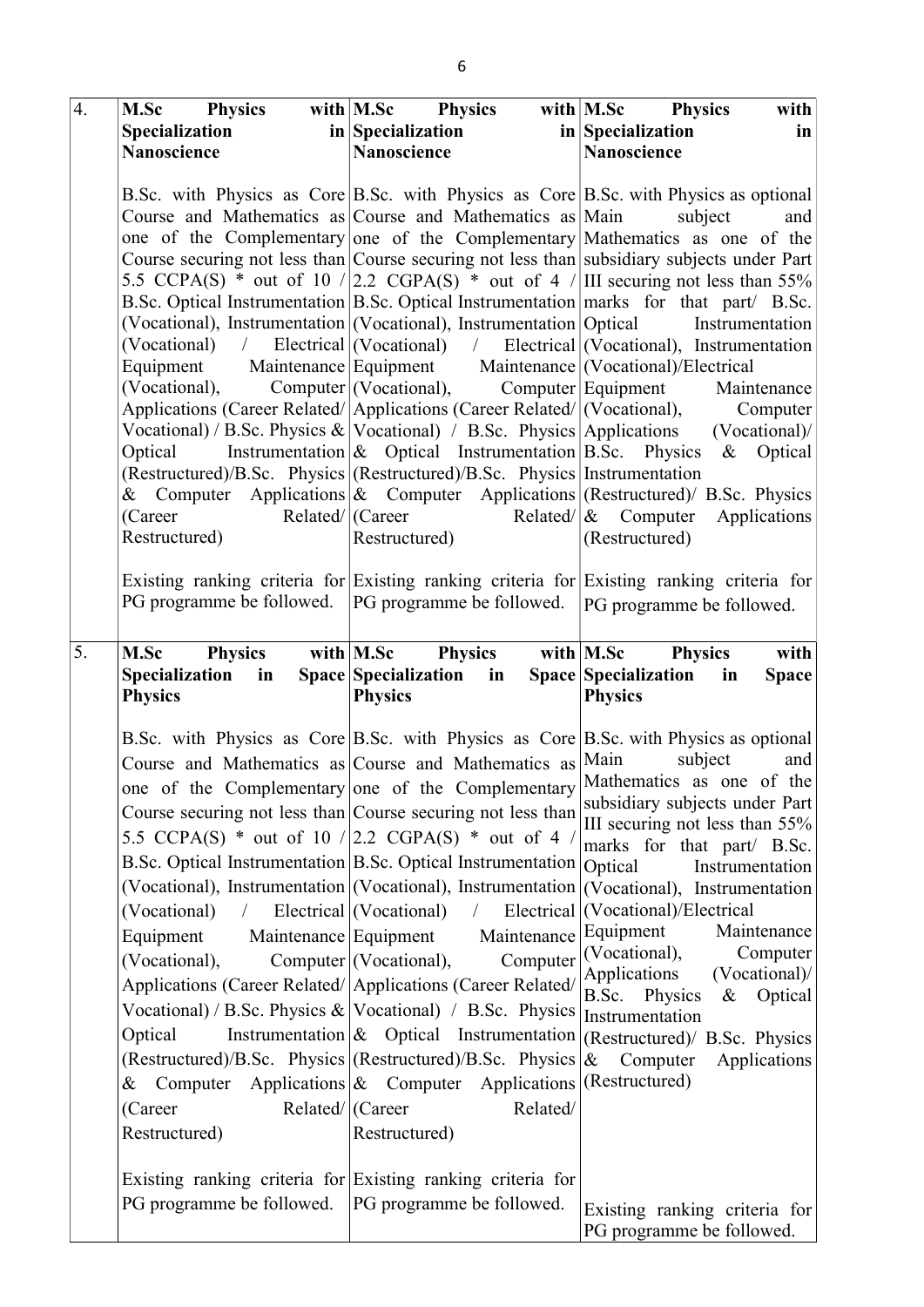| 6. | <b>M.Sc</b> Stastistics                                                                   |                      | with M.Sc Stastistics with M.Sc Stastistics             |                          |                                                 |  | with              |
|----|-------------------------------------------------------------------------------------------|----------------------|---------------------------------------------------------|--------------------------|-------------------------------------------------|--|-------------------|
|    | Specialization in                                                                         |                      | Data Specialization                                     | in                       | Data Specialization in                          |  | Data              |
|    | <b>Analytics</b>                                                                          |                      | <b>Analytics</b>                                        |                          | <b>Analytics</b>                                |  |                   |
|    |                                                                                           |                      |                                                         |                          |                                                 |  |                   |
|    | B.Sc. Statistics/Applied B.Sc. Statistics/Applied B.Sc. Statistics/Applied                |                      |                                                         |                          |                                                 |  |                   |
|    | Statistics; B.Sc. Mathematics Statistics; B.Sc. Mathematics Statistics; B.Sc. Mathematics |                      |                                                         |                          |                                                 |  |                   |
|    | (with                                                                                     | Statistics $ $ (with |                                                         | Statistics $\vert$ (with |                                                 |  | <b>Statistics</b> |
|    | complementary/subsidiary); complementary/                                                 |                      |                                                         |                          | complementary/subsidiary);                      |  |                   |
|    | B.Sc. Physics (with Statistics subsidiary); B.Sc. Physics B.Sc. Physics (with Statistics  |                      |                                                         |                          |                                                 |  |                   |
|    | complementary/subsidiary)                                                                 |                      | (with                                                   |                          | Statistics complementary/subsidiary)            |  |                   |
|    | with not less than 5.5                                                                    |                      | complementary/subsidiary) with not less than 55%        |                          |                                                 |  |                   |
|    | $CCPA(S)$ * out of 10. After with not less than 2.2 marks in the concerned                |                      |                                                         |                          |                                                 |  |                   |
|    | setting apart the seats for $ CGPA(S) * out of 4$ . After optional main                   |                      |                                                         |                          |                                                 |  | subject           |
|    | mandatory reservations, from setting apart the seats for (including subsidiaries). After  |                      |                                                         |                          |                                                 |  |                   |
|    | the remaining seats available mandatory reservations, from setting apart the seats for    |                      |                                                         |                          |                                                 |  |                   |
|    | under merit seats, $30\%$ of the remaining seats available mandatory reservations, from   |                      |                                                         |                          |                                                 |  |                   |
|    | those seats shall be reserved under merit seats, $30\%$ of the remaining seats available  |                      |                                                         |                          |                                                 |  |                   |
|    | for candidates with B.Sc. those seats shall be reserved under merit seats, 30% of         |                      |                                                         |                          |                                                 |  |                   |
|    | Statistics/Applied Statistics for                                                         |                      |                                                         |                          | those seats shall be reserved                   |  |                   |
|    | Degree Course.                                                                            |                      | candidates with B.Sc. for candidates with B.Sc.         |                          |                                                 |  |                   |
|    |                                                                                           |                      | Statistics/Applied                                      |                          | Statistics Statistics/Applied<br>Degree Course. |  | <b>Statistics</b> |
|    | The existing criteria for MSc                                                             |                      | Degree Course.                                          |                          |                                                 |  |                   |
|    | programmes in the University The existing criteria for MSc The existing criteria for MSc  |                      |                                                         |                          |                                                 |  |                   |
|    | for index mark calculation is programmes in the programmes in the University              |                      |                                                         |                          |                                                 |  |                   |
|    | applicable.                                                                               |                      | University for index mark for index mark calculation is |                          |                                                 |  |                   |
|    |                                                                                           |                      | calculation is applicable.                              |                          | applicable.                                     |  |                   |
|    |                                                                                           |                      |                                                         |                          |                                                 |  |                   |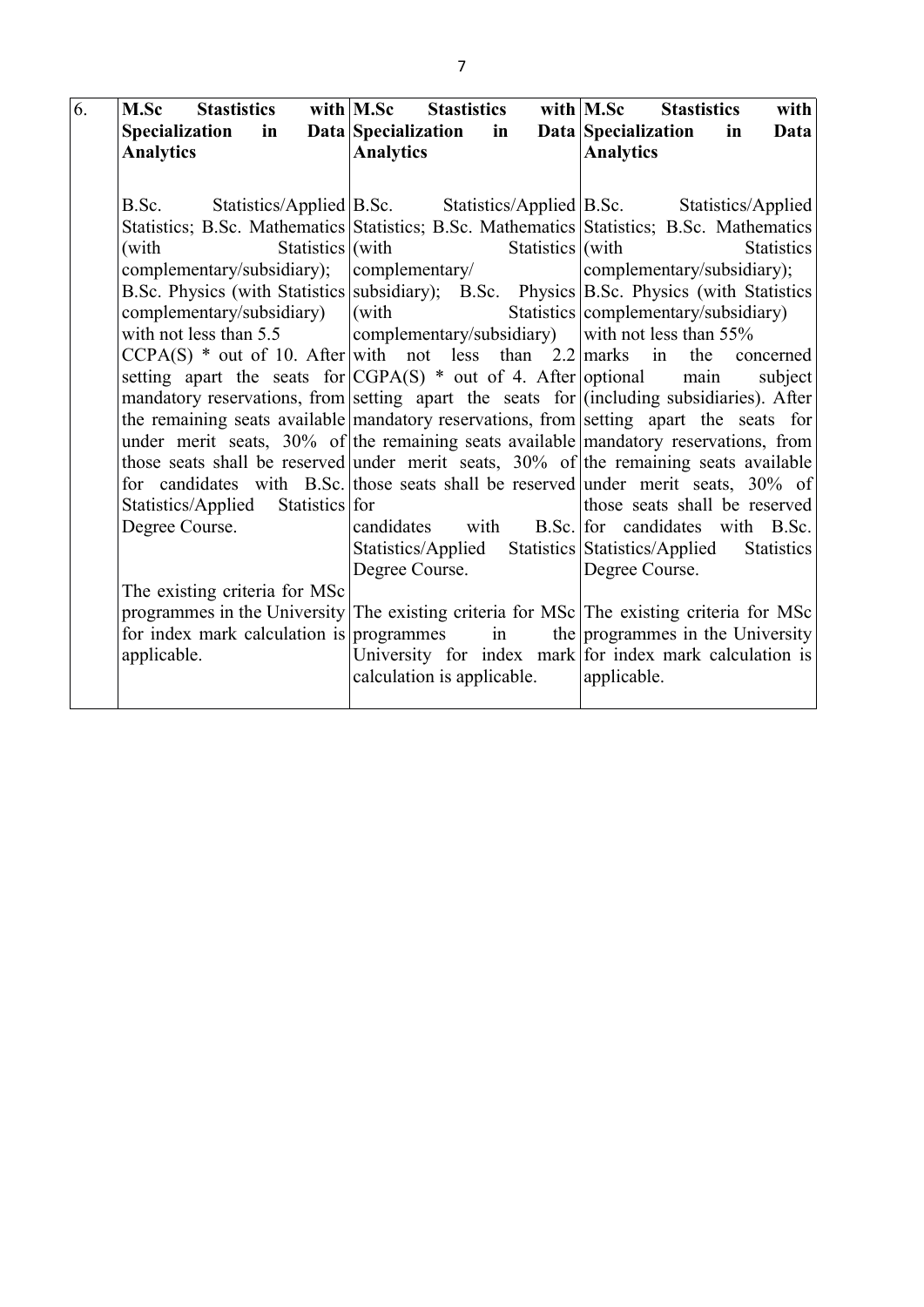|    | <b>M.Sc Zoology</b>                               | with M.Sc Zoology                                                            | with M.Sc Zoology<br>with                                                                                                                                          |
|----|---------------------------------------------------|------------------------------------------------------------------------------|--------------------------------------------------------------------------------------------------------------------------------------------------------------------|
| 7. | <b>Specialization</b>                             | in Specialization                                                            | in Specialization<br>in                                                                                                                                            |
|    | <b>Biosystematics</b>                             | and Biosystematics                                                           | and Biosystematics<br>and                                                                                                                                          |
|    | <b>Biodiversity</b>                               | <b>Biodiversity</b>                                                          | <b>Biodiversity</b>                                                                                                                                                |
|    |                                                   |                                                                              |                                                                                                                                                                    |
|    |                                                   |                                                                              | B Sc with Zoology as Core B Sc with Zoology as Core B Sc with Zoology as optional                                                                                  |
|    |                                                   |                                                                              | Course with not less than 5.5 Course with not less than 2.2 Main subject under Part III                                                                            |
|    |                                                   |                                                                              | $CCPA(S)^*$ out of 10/B Sc $ CGPA(S)^*$ out of 4/B Sc with not less than 55% marks                                                                                 |
|    |                                                   |                                                                              | Industrial Fish and Fisheries Industrial Fish and Fisheries for that part/B Sc Industrial                                                                          |
|    |                                                   | (Vocational)/B Sc Biological (Vocational)/B Sc Biological Fish               | and<br>Fisheries                                                                                                                                                   |
|    |                                                   |                                                                              | Techniques and Specimen Techniques and Specimen (Vocational)/B Sc Biological                                                                                       |
|    | Preparation                                       | $(Vocational)/B$ Preparation $(Vocational)/B$ Techniques                     | and<br>Specimen                                                                                                                                                    |
|    |                                                   |                                                                              | Sc Clinical Nutrition and Sc Clinical Nutrition and Preparation (Vocational)/B Sc                                                                                  |
|    |                                                   | Dietetics (if Zoology is one Dietetics (If Zoology is one Clinical Nutrition | and                                                                                                                                                                |
|    |                                                   |                                                                              | of the Core Course)/B Sc of the Core Course)/B Sc Dietetics (If Zoology is one of                                                                                  |
|    | Microbiology Industrial<br>Industrial             | Microbiology the main                                                        | $subjects$ )/ $B$<br>Sc                                                                                                                                            |
|    |                                                   | (Vocational)(If Zoology is (Vocational)(If Zoology is Industrial             | Microbiology                                                                                                                                                       |
|    |                                                   |                                                                              | one of the Core Course)/B Sc one of the Core Course)/B Sc (Vocational) (If Zoology is                                                                              |
|    | Biotechnology (Vocational) Biotechnology          |                                                                              | one of the main subjects)/B Sc                                                                                                                                     |
|    |                                                   |                                                                              | (If Zoology is one of the Core $ $ (Vocational)(If Zoology is Biotechnology (Vocational)                                                                           |
|    | Course).                                          | one of the Core Course).                                                     | (If Zoology is one of the main                                                                                                                                     |
|    |                                                   |                                                                              | subjects).                                                                                                                                                         |
|    | criteria<br>be<br>Existing<br>can                 |                                                                              |                                                                                                                                                                    |
|    | followed for calculation of Existing criteria can |                                                                              | be Existing criteria<br>be<br>can                                                                                                                                  |
|    | Mark.<br>Index                                    |                                                                              | Eligibility followed for calculation of followed for calculation of                                                                                                |
|    |                                                   | Criteria be given as 3 year Index Mark. Eligibility Index                    | Mark.<br>Eligibility                                                                                                                                               |
|    |                                                   |                                                                              | BSc Degree in Zoology with Criteria be given as $3$ year Criteria be given as $3$ year                                                                             |
|    |                                                   |                                                                              | Chemistry/Biochemistry and BSc Degree in Zoology with BSc Degree in Zoology with<br>Botany as the subsidiary Chemistry/Biochemistry and Chemistry/Biochemistry and |
|    |                                                   |                                                                              |                                                                                                                                                                    |
|    |                                                   |                                                                              |                                                                                                                                                                    |
|    |                                                   |                                                                              |                                                                                                                                                                    |
|    |                                                   |                                                                              |                                                                                                                                                                    |
|    | University.                                       | University.                                                                  | subjects from a recognized Botany as the subsidiary Botany as the subsidiary<br>subjects from a recognized subjects from a recognized<br>University.               |

## MSW Programme

Academic eligibility and calculation of Index Mark for MSW (Disaster Management) shall be followed in the same pattern as that of the MSW course in the Semester System of the affiliated colleges of the University as given below.

#### Eligibility for Admission:

Graduation in any subject in the Faculties of Arts, Social Sciences, Science, Oriental Studies and Commerce securing not less than 45% marks in Part III - Optional Subjects. BBA Degree holders are also eligible.

# Calculation of the Index Mark:

Entrance Test: 40% Group discussion and Interview: 30% Mark obtained for UG Examination: 30% or a maximum of 30 marks